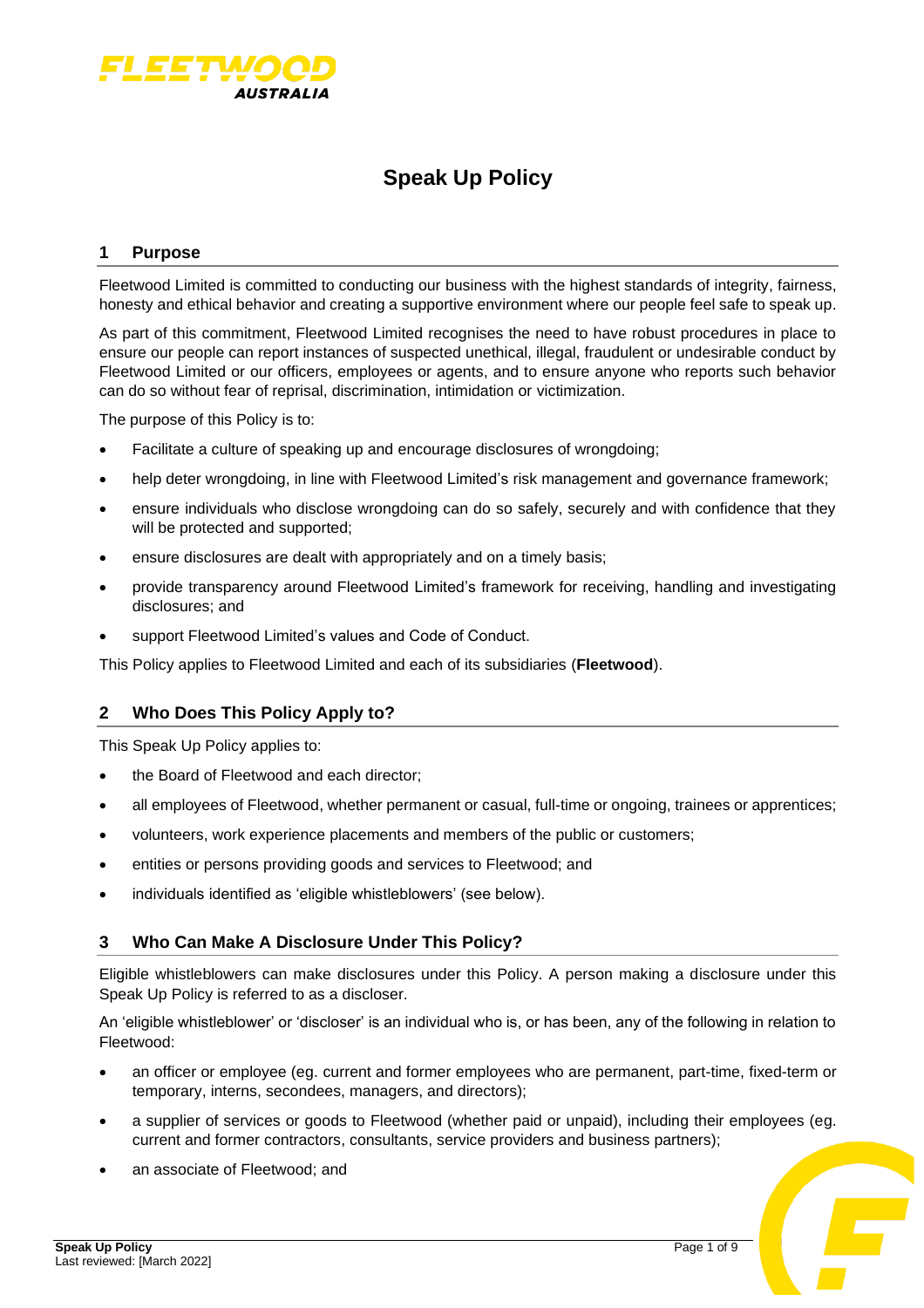

• a relative, dependent or spouse of an individual (eg. relatives, dependents or spouse of current and former employees, contractors, consultants, service providers, suppliers and business partners).

An individual qualifies for protection as a whistleblower or discloser if they are an 'eligible whistleblower' in relation to the entity and:

- they have made a disclosure of information relating to a Disclosable Matter (see below) directly to an 'eligible recipient' or to ASIC or another Commonwealth body prescribed by regulation;
- they have made a disclosure to a legal practitioner for the purposes of obtaining legal advice or legal representation about the operation of the whistleblower provisions in the Corporations Act; or
- they have made an 'emergency disclosure' or 'public interest' disclosure.

# **4 Matters this Policy Applies To**

Eligible whistleblowers or disclosers should make a disclosure under this Speak Up Policy, and employees of Fleetwood must make a disclosure under this Policy, if they reasonably suspect that conduct, or a state of affairs exists, in relation to Fleetwood that constitutes:

- misconduct, or an improper state of affairs or circumstances, in relation to Fleetwood;
- misconduct, or an improper state of affairs or circumstances, in relation to the tax affairs of Fleetwood, and where they consider the information may assist the recipient to perform functions and duties in relation to the tax affairs of Fleetwood;
- a contravention of any law administered by the Australian Securities and Investments Commission (**ASIC**);
- conduct that represents a danger to the public or the financial system (even if this conduct does not involve a breach of a particular law); or
- conduct that is an offence against any law of the Commonwealth, where the offence is punishable by imprisonment for a period of 12 months or more, (collectively referred to as **Disclosable Matters**).

Without limiting the type of conduct that can be disclosed under this Speak Up Policy, examples of conduct that is appropriate to disclose under this Policy includes conduct that is:

- illegal, such as theft, dealing in, or use of illicit drugs, violence or threatened violence, and criminal damage against property;
- fraudulent or corrupt, such as money laundering or misappropriation of funds;
- unethical, such as acting dishonestly, altering records without cause or permission, making false entries in records, engaging in questionable financial practices, offering or accepting a bribe;
- contrary to, or a serious breach of, codes and practices (including work practices) of Fleetwood;
- in breach of legal or regulatory requirements; or
- engaging in or threatening to engage in detrimental conduct against a person who has made a disclosure or is believed or suspected to have made, or be planning to make, a disclosure under this Speak Up Policy.

It is important to note that a discloser can still qualify for protection even if their disclosure turns out to be incorrect.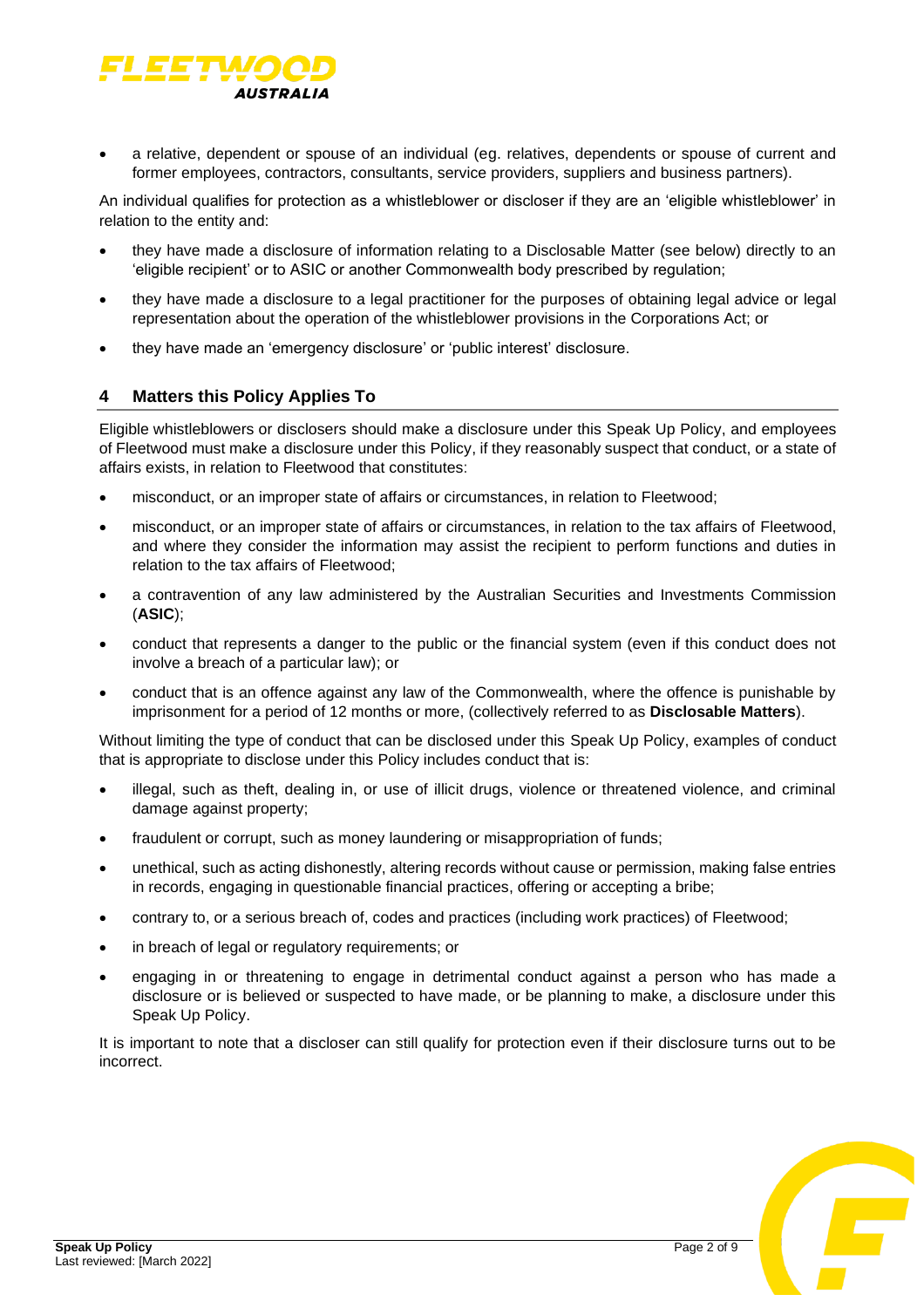

# **5 Matters Not Covered Under this Policy**

#### Personal Work-Related Grievances

Disclosures that relate solely to personal work-related grievances, and that do not relate to detriment or threat of detriment of the whistleblower or discloser, do not qualify for protection under this Policy. Examples of personal work-related grievances include complaints by an employee, or former employee, concerning:

- the terms and conditions of their employment;
- an interpersonal conflict with another employee;
- any disciplinary or performance management process; or
- the termination of their employment.

Personal work-related grievances should be reported to the employee's direct supervisor. Further information about Fleetwood's workplace policies can be obtained from the dispute resolution process map - HRM 2.12*.*

A personal work-related grievance that has significant implications for Fleetwood, and wider ramifications than for the discloser personally, may be appropriate to disclose under this Speak Up Policy as a Disclosable Matter. Similarly, where the grievance relates to detrimental conduct suffered by the discloser because of making a previous disclosure, or seeking legal advice about whistleblower protections, the matter should be reported under this Policy as a Disclosable Matter.

Without limiting the types of matters, examples of personal work-related grievances that could be reported as a Disclosable Matter under this Policy include:

- mixed reports (eg. where a concern regarding corporate misconduct or wrongdoing is accompanied by a personal work-related grievance, or a personal work-related grievance includes information about corporate misconduct or wrongdoing);
- where the matter suggests a behaviour or conduct extending beyond the individual's personal circumstances (eg. an individual claim of bullying has indicated that there may be a more general culture of bullying or harassment within Fleetwood); and
- where Fleetwood, or its officers or agents, has breached an employment (or other) law punishable by more than 12 months imprisonment, or has engaged in conduct that represents a danger to the public.

If you are unsure whether a grievance is a Disclosable Matter under this Policy, or a personal work-related grievance that is more appropriately managed through a relevant workplace policy of Fleetwood, please seek guidance from a Whistleblower Officer (details below).

### **6 Who Can Receive a Disclosure?**

Fleetwood has a number of channels for making a report if a person becomes aware of any issue or behaviour which they consider to be a Disclosable Matter under this Policy.

#### Whistleblower Officers

The following persons have been authorized by Fleetwood to receive disclosures from persons to whom this Policy applies:

| General Counsel             | elizabethm@fleetwood.com.au |
|-----------------------------|-----------------------------|
| & Company Secretary         |                             |
| General Manager - WHSE & HR | andrewm@fleetwood.com.au    |

Reports can also be made by post to Level 2, 464 Hay Street, Subiaco WA 6008, marked to the attention of the Whistleblower Officer(s).

If a discloser has a concern about a Whistleblower Officer, the report may be made to the CEO.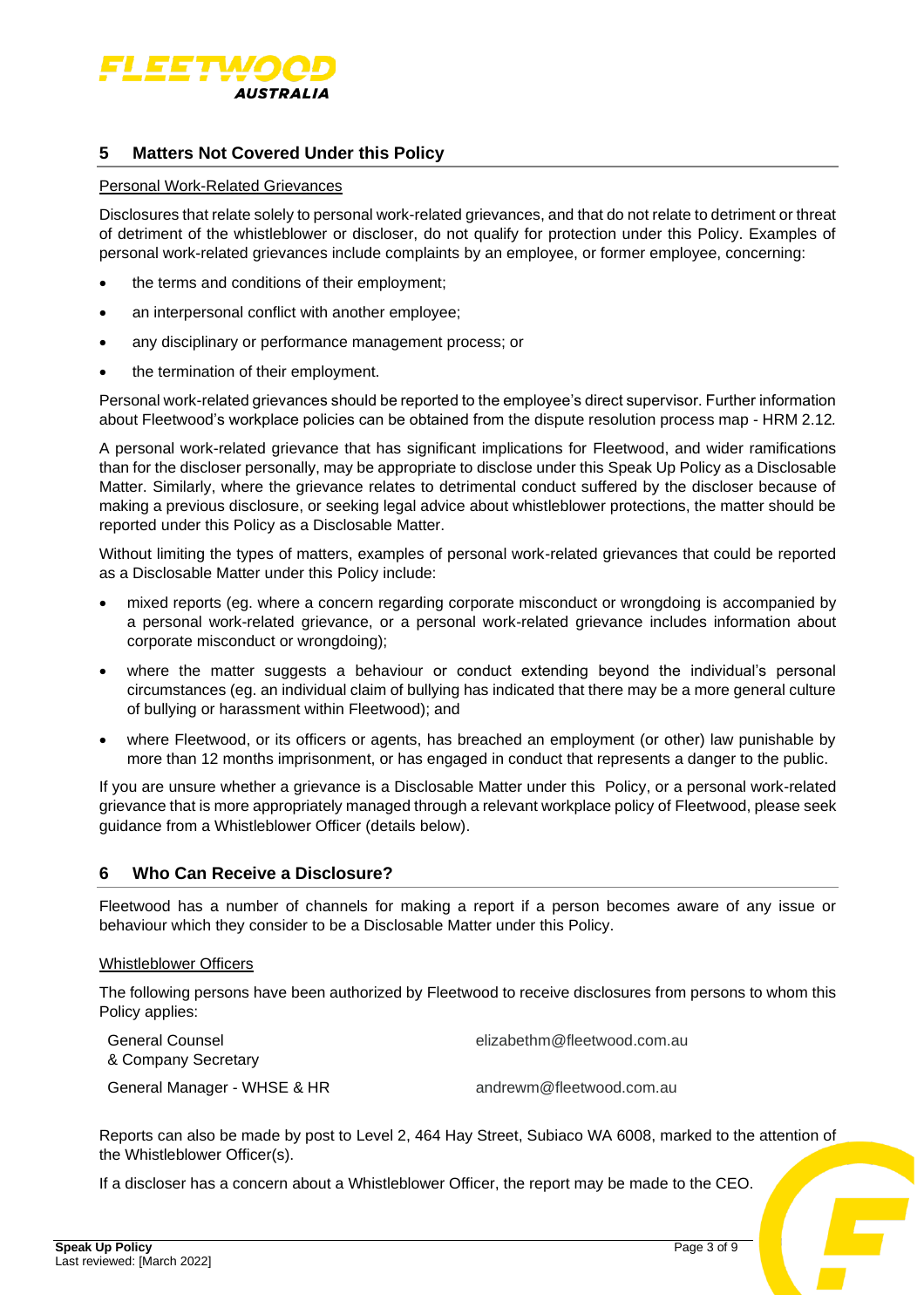

A discloser may contact a Whistleblower Officer before or at any time after making a report if they have any concerns about making a report, confidentiality or the protections that may be available under this Policy or relevant legislation.

### External Hotline Provider

Whistleblowers may also disclose matters to Grant Thornton's Whistleblowing Service, a free reporting service engaged by Fleetwood to act as an intermediary between a discloser and Fleetwood. The rationale for providing whistleblowers with an external reporting service is to:

- enable disclosures to be made anonymously, confidentially and outside of business hours; and
- in circumstances where a whistleblower wishes to retain anonymity, provide a means for Fleetwood to source additional information from the whistleblower that may be necessary to complete an investigation of the disclosure, or provide the whistleblower with updates on the status of how Fleetwood is handling a disclosure.

Disclosure of Disclosable Matters can be made to Grant Thornton's Whistleblowing Service by emailing fleetwood@myvault.net.au.

#### **Other**

While it is Fleetwood's preference that Disclosable Matters are reported to the Whistleblower Officers, nothing in this Policy should be taken as restricting a discloser from reporting any matter or providing any information to a regulator (such as ASIC, ACCC, APRA or the ASX) or to any other person (including any officer, manager or auditor of Fleetwood) in accordance with any relevant law (including the Corporations Act or Tax Act), regulation or other requirement or making public interest or emergency disclosures (ie. to a journalist or parliamentarian under certain circumstances) in accordance with the relevant legislation.

It is important that the discloser understands the criteria for making a public interest or emergency disclosure. To clarify, the disclosure must have previously been made to ASIC, APRA or a prescribed body and written notice provided to Fleetwood. In the case of a public disclosure, at least 90 days must have passed since the previous disclosure.

If the matter relates to Fleetwood's tax affairs, a disclosure may be made to a registered tax agent or BAS agent of Fleetwood.

A discloser may seek legal advice from and be legally represented by a lawyer in relation to the report of a Disclosable Matter.

# **7 How To Make a Disclosure**

Where possible, to assist Fleetwood to handle a disclosure made under this Policy appropriately, the following information about a Disclosable Matter should be provided to a Whistleblower Officer or the external hotline provider in a clear and factual way:

- The discloser's full name, address and preferred contact details. While there is no requirement for a discloser to provide these details, and disclosures can be made anonymously, if comfortable doing so, this information greatly assists Fleetwood to investigate the Disclosable Matter and provide the discloser with appropriate protections from any detrimental conduct.
- The entity, division or department which the Disclosable Matter relates to.
- The nature of the alleged wrongdoing including, where relevant, details of the person believed to have committed the wrongdoing, or is aware of, or involved in, the wrongdoing.
- When and where the wrongdoing occurred.
- Anyone else who may verify the claim, or possible witnesses.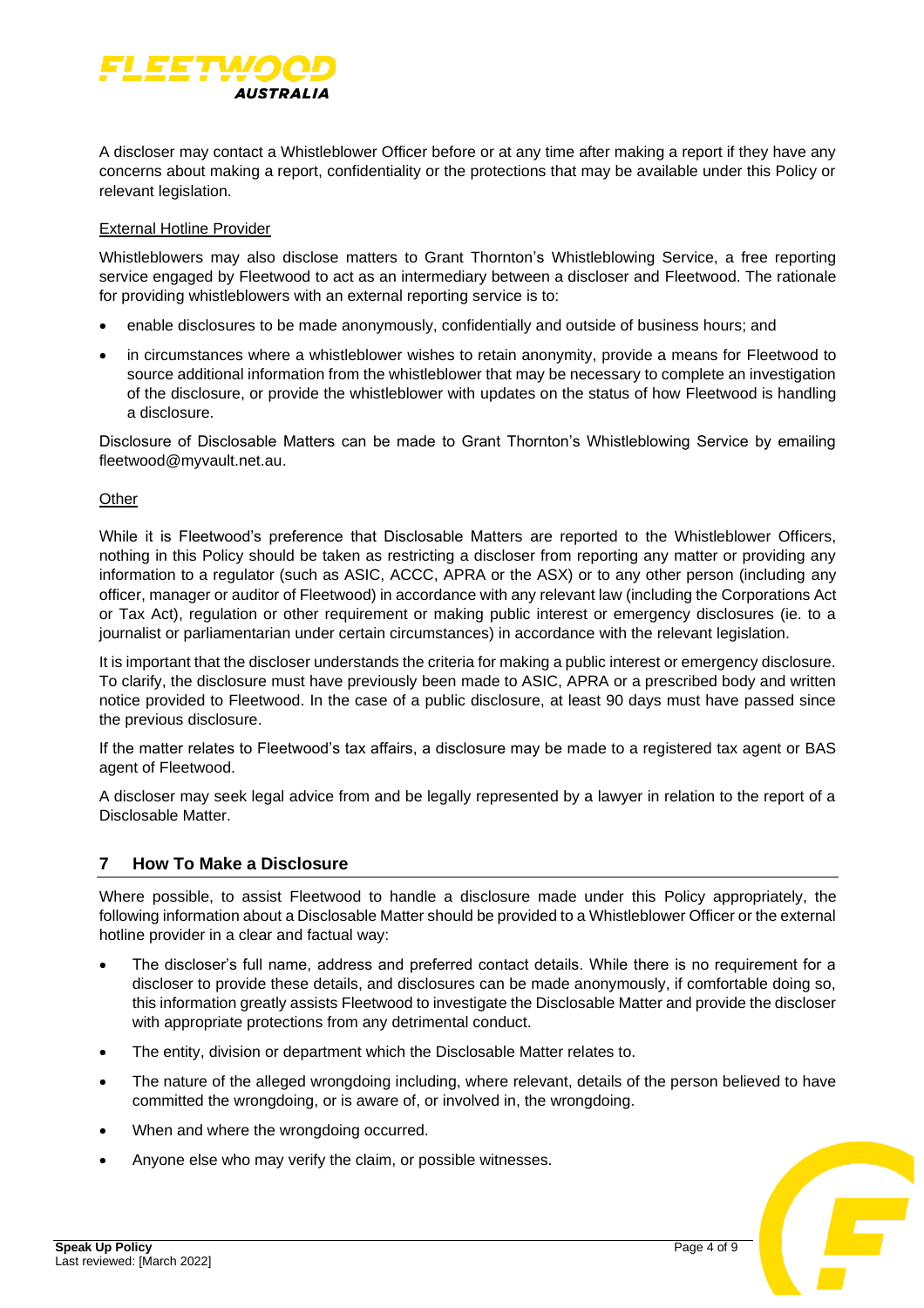

- If the discloser is concerned about any possible victimisation or acts of reprisal for reporting the matter, or have been subject to detrimental conduct for a previous report of a Disclosable Matter, and any assistance sought from Fleetwood.
- Any supporting information (for instance, emails, documents, text messages, file notes, photos).

### **8 Can You Make a Disclosure Anonymously?**

Yes.

Disclosable Matters can be made anonymously, and a discloser may choose to remain anonymous, including during any investigation into the disclosure. If the disclosure is **not** made anonymously, or an anonymous discloser consents to limited disclosure of their identity (for instance, to a Whistleblower Officer and an investigator), Fleetwood will take all reasonable steps to ensure that the discloser's identity remains confidential.

A discloser who provides their identity when making a disclosure under this Policy:

- can expect Fleetwood to provide them with appropriate protection and support; and
- enables any investigator appointed to investigate the matter with an opportunity to clarify or seek further information from the discloser. Without further information, Fleetwood may be unable to investigate the report.

If the whistleblower has provided their contact details, a Disclosable Matter received by a Whistleblower Officer, the external hotline provider, an officer, director, secretary or senior manager of Fleetwood, or an employee or officer with functions or duties for the tax affairs of Fleetwood, will be acknowledged as received within a reasonable time frame.

# **9 Legal Protections and Support for Disclosers**

#### Identity protection (confidentiality)

Fleetwood is committed to protecting the identity of anyone making disclosures under this Policy.

Where a disclosure received under this Policy is:

- a protected disclosure under the Corporations Act or the Tax Act, the confidentiality of a discloser's identity is protected under the whistleblower protection regimes in those statutes, which include statutory sanctions and remedies where confidentiality is breached; and
- not a protected disclosure under the Corporations Act or the Tax Act, including where the discloser is not an eligible whistleblower or discloser, Fleetwood will use its best endeavours to not disclose the identity of the whistleblower.

Fleetwood will take the following measures and implement required mechanisms for protecting the confidentiality of a discloser's identity:

- All personal information or reference to the discloser witnessing an event will be redacted.
- The discloser will be referred to in a gender-neutral context.
- Disclosures will be handled and investigated by qualified staff.
- All paper and electronic documents and other materials relating to disclosures will be stored securely.
- Access to all information relating to a disclosure will be limited to those directly involved in managing and investigating the disclosure.
- Only a restricted number of people who are directly involved in handling and investigating a disclosure will be made aware of a discloser's identity (subject to the discloser's consent) or information that is likely to lead to the identification of the discloser.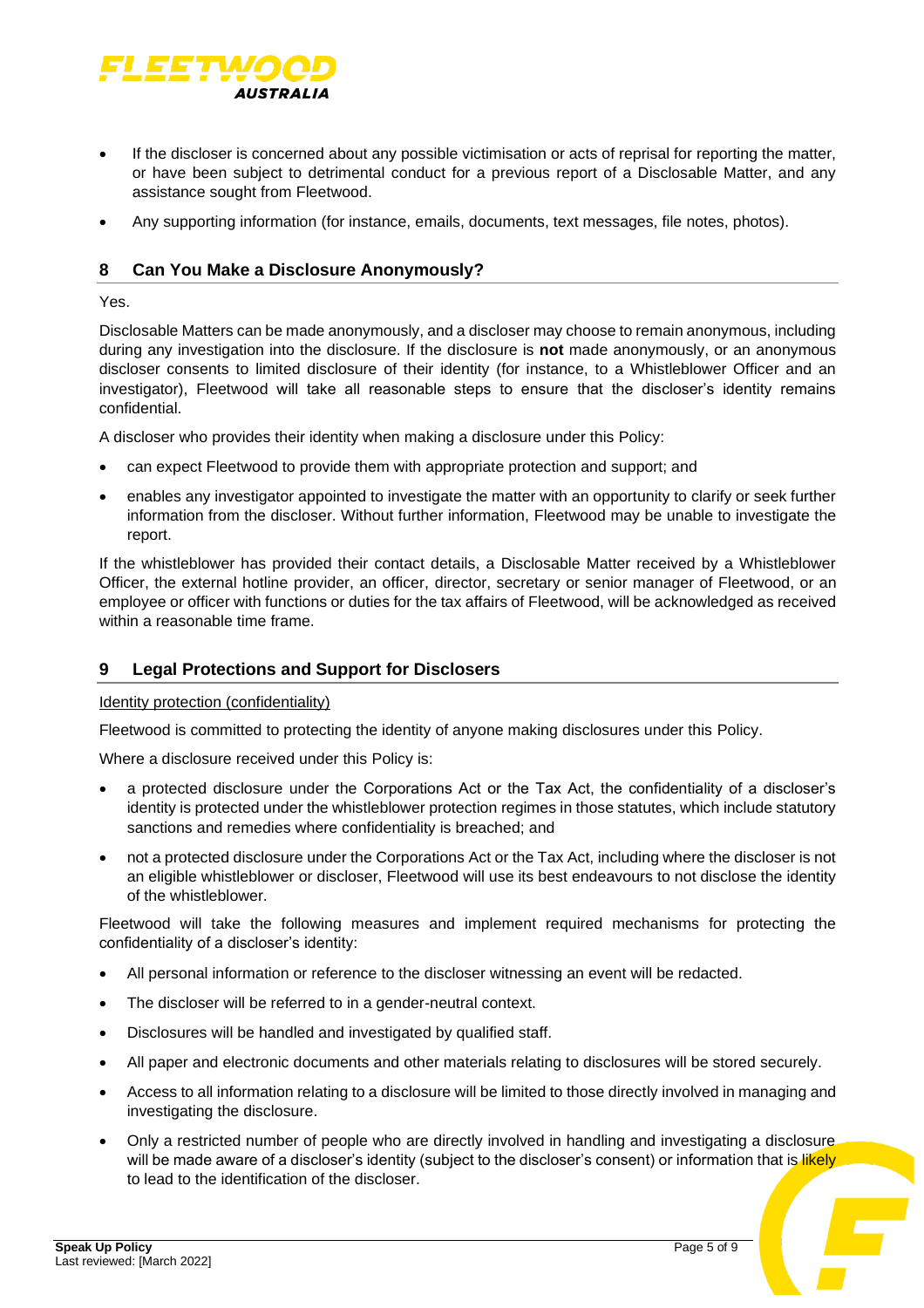

- Communications and documents relating to the investigation of a disclosure will not be sent to an email address or to a printer that can be accessed by other staff.
- Each person who is involved in handling and investigating a disclosure will be reminded about the confidentiality requirements, including that an unauthorised disclosure of a discloser's identity may be a criminal offence.

#### Protection from detrimental acts or omissions

Fleetwood is committed to protecting whistleblowers, and other persons, from detrimental conduct, or threats of detrimental conduct, because a person believes or suspects that the discloser (or another person) has made, may have made, proposes to make, or could make a disclosure that qualifies for protection under the Corporations Act or Tax Act.

Examples of detrimental conduct include: dismissal of an employee, injury of an employee in their employment, alteration of an employee's position or duties to their disadvantage, discrimination between an employee and another employee, harassment or intimidation of a person, harm or injury to a person, including psychological harm, damage to a person's property, damage to a person's reputation, damage to a person's business or financial position or any other damage to a person.

As soon as possible after receiving notification of a disclosure under this Policy, the Whistleblower Officer will assess the risk of detriment to the discloser, or another person, arising from the disclosure. Where appropriate, strategies will be developed to:

- explain the support services available to the discloser, and other persons, including the Whistleblower Officer and the Employee Assistance Program – Worklink;
- assist the discloser, and any other person, to manage the stress, time and performance impacts resulting from the disclosure or its investigation;
- protect the discloser, or any other person, from detriment, such as permitting the performance of work from another location, assignment to another role, modifications to the workplace or reporting lines;
- remind those managing and handling the disclosure and its investigation about their obligations in respect of confidentiality, detrimental conduct, managing conflicts of interest, and the fair treatment of the discloser and others mentioned in the disclosure; and
- to the extent reasonable in the circumstances, remedy the effects of any detriment already suffered.

Reasonable management and administrative action conducted in a reasonable manner by Fleetwood will not constitute detrimental conduct against a discloser or another person, including but not limited to:

- management or administrative action taken to protect the discloser or another person from detriment; or
- performance management or disciplinary processes conducted in accordance with Fleetwood's Performance Management Policy - HRM-6.

#### Other protections available to disclosers

A discloser, or other person, who believes they have suffered detriment in the circumstances described above should:

- seek assistance from a Whistleblower Officer; and/or
- seek independent legal advice or contact the relevant regulatory body, such as ASIC or the ATO.

A discloser will also be protected from any of the following matters in relation to their disclosure:

• civil liability (eg. any legal action against the discloser for breach of an employment contract, duty of confidentiality or another contractual obligation);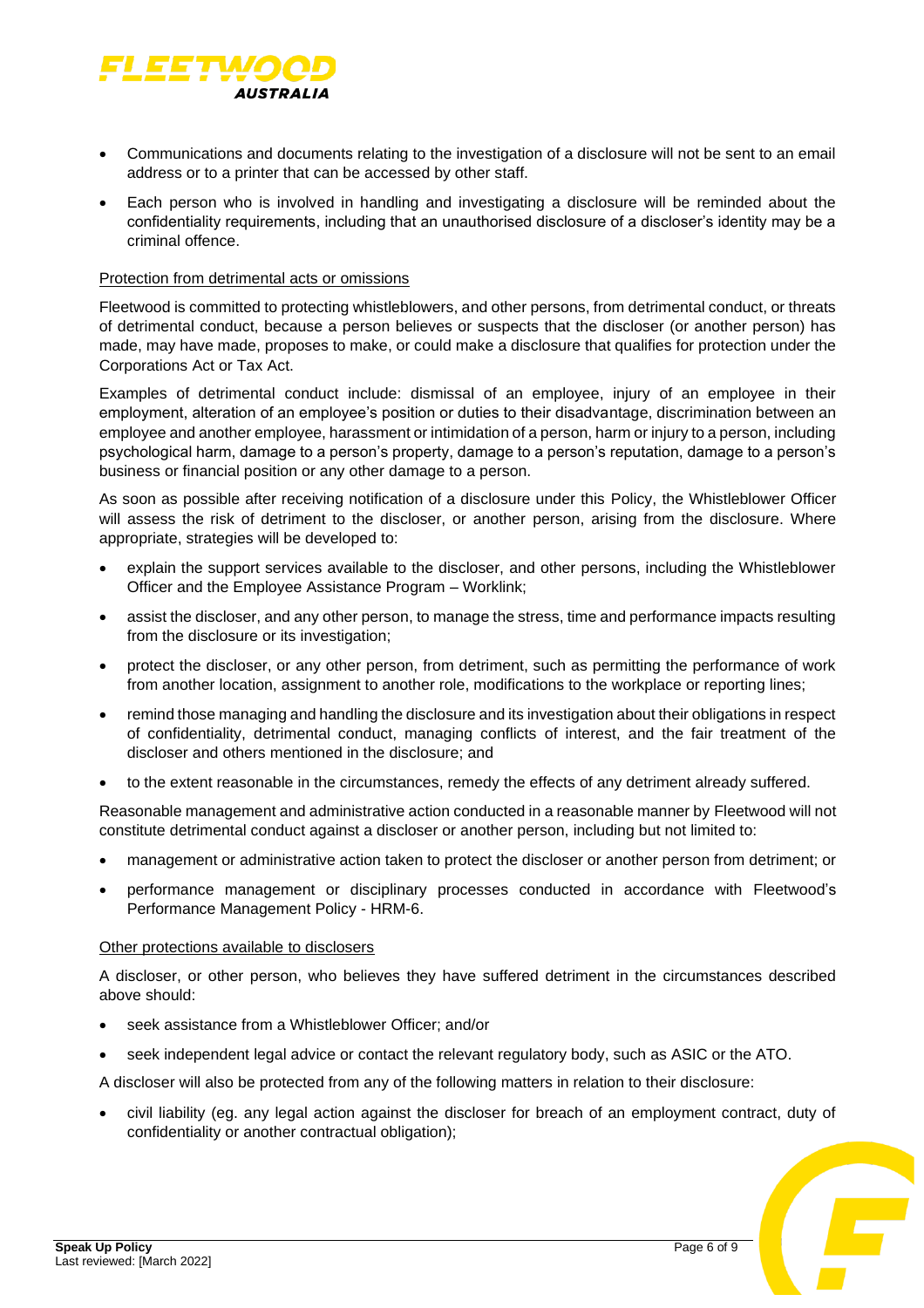

- criminal liability (eg. attempted prosecution of the discloser for unlawfully releasing information, or other use of the disclosure against the discloser in a prosecution (other than for making a false disclosure)); and
- administrative liability (eg. disciplinary action for making the disclosure).

These protections do no grant immunity for any misconduct a discloser has engaged in that is revealed in their disclosure.

In some circumstances, if an eligible whistleblower has suffered detriment, they may be entitled to compensation or another remedy through the courts.

Disclosers may also have access to other statutory protections under anti-discrimination and equal opportunity legislation, and the Fair Work Act, or under common law and their contracts of employment.

### **10 Handling and Investigating a Disclosure**

#### Handling a disclosure

After receiving a disclosure from a discloser under this Policy, a recipient of the disclosure will:

- take all reasonable steps to ensure the discloser's identity is kept confidential, subject to any permissions given by the discloser;
- notify the Whistleblower Officers. In doing so, unless the discloser has given their consent to disclose their identity, the recipient will not disclose information contained in the discloser's disclosure to the Whistleblower Officers unless:
	- $\circ$  the information does not include the discloser's identity;
	- $\circ$  they have taken all reasonable steps to reduce the risk of the discloser being identified from the information (such as removing the discloser's name, position, title and any other identifying details); and
	- o it is reasonably necessary for investigating the issues raised in the disclosure; and
- where the discloser has provided their contact details, notify the discloser that the matter has been confidentially referred to a Whistleblower Officer for assessment of next steps.

#### Investigating a disclosure

The Whistleblower Officers will, as soon as practicable, assess all matters notified to them under this Policy and:

- take all reasonable steps to ensure the discloser's identity is kept confidential, subject to any permissions given by the discloser;
- determine whether the disclosure:
	- falls within the scope of this Policy, or whether it is more appropriately managed under another workplace policy of Fleetwood;
	- $\circ$  triggers a requirement for Fleetwood to seek legal advice in respect of its legal obligations, including conduct of a factual investigation into the disclosure to assist in the provision of that advice;
	- o should be investigated, and by whom;
- assess the risk of any detrimental conduct to the discloser, or any other person, because the disclosure has been made; and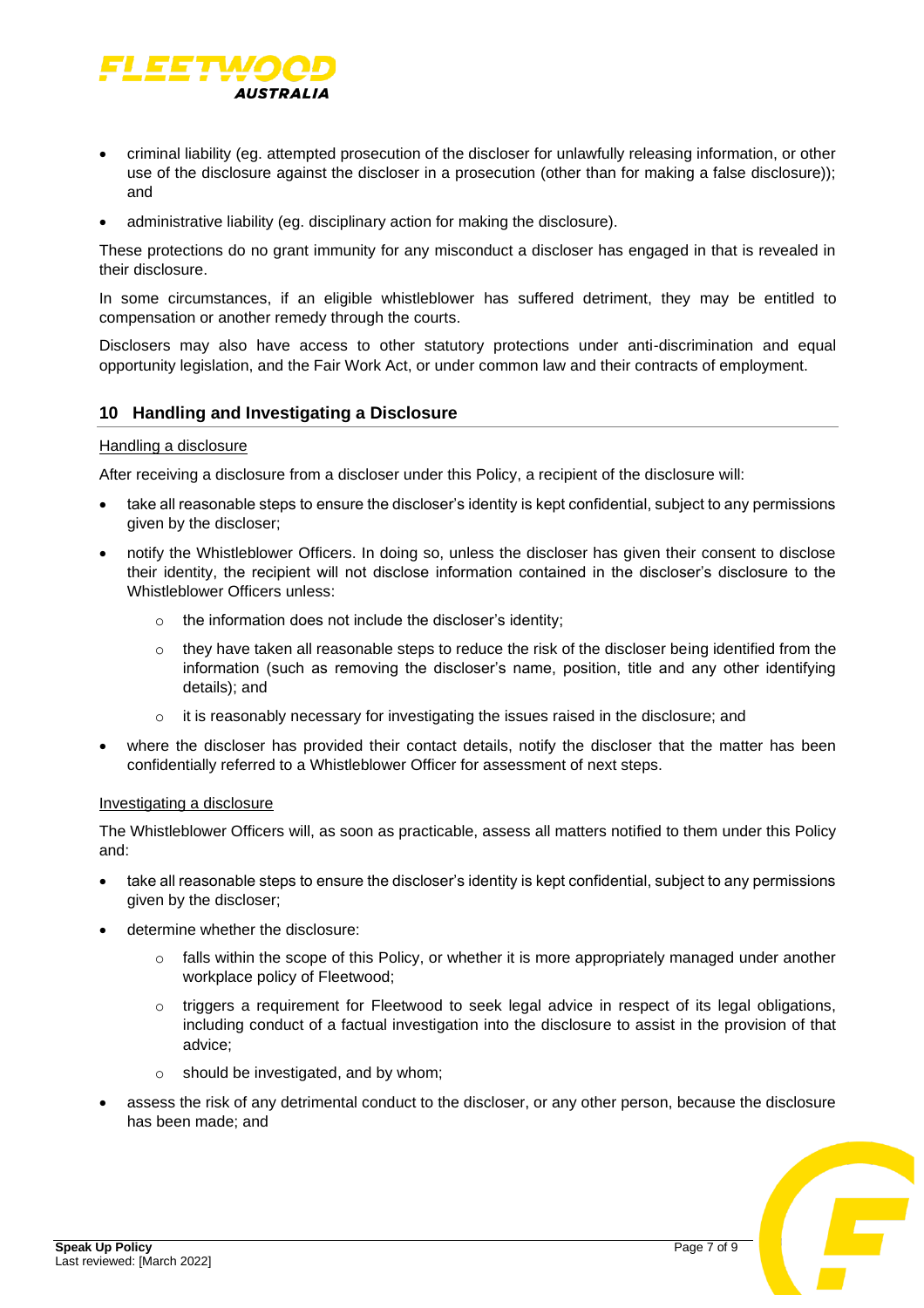

• notify the Board of Directors and, in consultation with the Board of Directors, determine whether the disclosure is sufficiently serious to notify an external entity including a regulator or law enforcement agency.

Where the disclosure is investigated, the investigation will be thorough, objective, fair, preserve the confidentiality of the discloser and be conducted independent of the discloser, any person the subject of the discloser and any parts of Fleetwood's business concerned.

Depending on the extent of the discloser's consent to disclosing their identity, the Whistleblower Officers, Board of Directors, any appointed investigator (including legal adviser to Fleetwood), or the recipient of the disclosure may contact the discloser for further information.

If the disclosure was made anonymously, and the discloser:

- has **not** maintained two-way communication with Fleetwood, any decision to undertake an investigation and the conduct of any investigation will be based on the information provided by the discloser; or
- has maintained two-way communication with Fleetwood, the discloser can refuse to answer questions they feel could reveal their identity at any time, including any follow-up conversation about, or investigation into, the disclosure.

An investigator will document the nature and scope of their investigation and findings in a report, maintaining confidentiality. The report will be provided to the Whistleblower Officers and/or the Board of Directors who will provide feedback, where appropriate, to the discloser regarding the process and outcome of, and actions arising from, any investigation.

Fleetwood will ensure all records forming part of an investigation will be kept confidential and stored securely.

# **11 Fair Treatment of Persons Named in a Disclosure**

Fleetwood will ensure the fair treatment of employees mentioned in a disclosure made under this Policy. Fleetwood will:

- to the extent that it is practical and appropriate in the circumstances, handle all disclosures confidentially;
- assess each disclosure on its merits and investigate as appropriate;
- advise an employee who is subject of a disclosure as and when required by principles of natural justice and procedural fairness, and where appropriate having regard to the nature of the disclosure, prior to:
	- $\circ$  any external actions being taken, such as referring the disclosure to a regulator or law enforcement agency; and
	- o commencing a formal investigation;
- advise when conduct raised in a disclosure, if proven, could lead to allegations of misconduct being made against an employee the subject of a disclosure, leading to possible disciplinary consequences, including termination of employment;
- provide details of the persons who can be contacted with issues, queries and concerns; and
- advise the outcome of any investigation into the disclosure, however, will not provide a copy of the investigation report or associated material.

# **12 Communication and Awareness of this Policy**

Fleetwood will make this Policy available to all officers and employees of Fleetwood.

The Whistleblower Officers will have day-to-day responsibility for ensuring the Policy is widely disseminated throughout Fleetwood, including by: